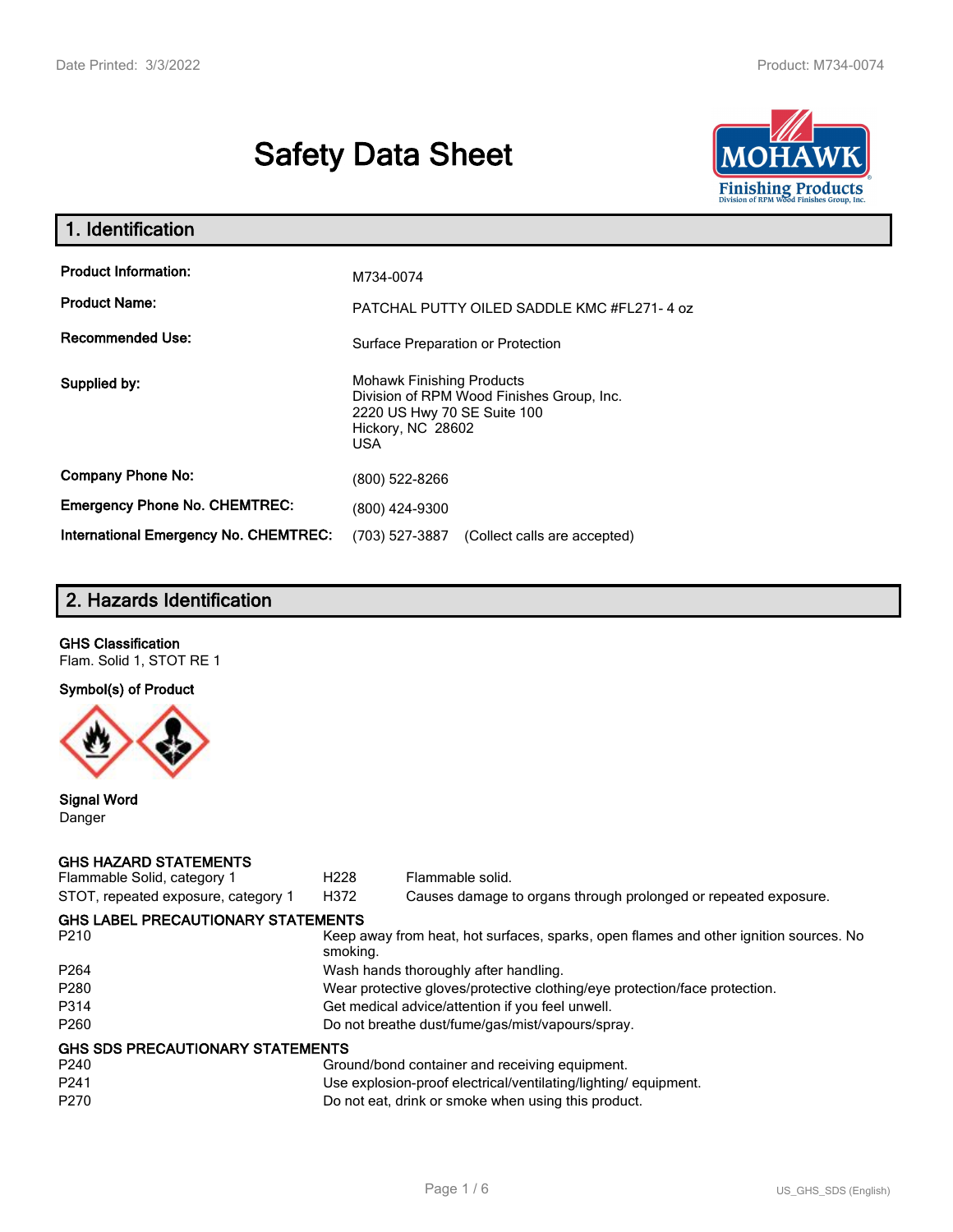# **3. Composition/Information on ingredients**

| <b>Chemical Name</b>            | CAS-No.    | Wt. %      | <b>GHS Symbols</b> | <b>GHS Statements</b> |
|---------------------------------|------------|------------|--------------------|-----------------------|
| crystalline silica              | 14808-60-7 | 40-55      | No Information     | No Information        |
| aliphatic petroleum distillates | 64742-88-7 | $10 - 25$  | GHS07-GHS08        | H304-332-372          |
| aliphatic petroleum distillates | 64742-47-8 | $2.5 - 10$ | GHS07-GHS08        | H304-332              |
| modified complex hydrocarbon    | 64742-60-5 | $2.5 - 10$ | GHS07              | H332                  |
| mixed glycercides               | 68308-54-3 | $2.5 - 10$ | No Information     | No Information        |
| polyethylene wax                | 8002-74-2  | $2.5 - 10$ | GHS07              | H332                  |

The exact percentage (concentration) of ingredients is being withheld as a trade secret.

The text for GHS Hazard Statements shown above (if any) is given in the "Other information" Section.

# **4. First-aid Measures**



FIRST AID - EYE CONTACT: IF IN EYES: Rinse cautiously with water for several minutes. Remove contact lenses, if present and easy to do. Continue rinsing. If eye irritation persists: Get medical advice/attention.

FIRST AID - SKIN CONTACT: IF ON SKIN: Gently wash with plenty of Soap and Water. If skin irritation occurs: Get medical advice/ attention.

FIRST AID - INGESTION: IF SWALLOWED: rinse mouth. Do NOT induce vomiting. IF exposed or if you feel unwell: Call a POISON CENTER or doctor/physician.

FIRST AID - INHALATION: IF INHALED: If breathing is difficult, remove victim to fresh air and keep at rest in a position comfortable for breathing. IF exposed or if you feel unwell: Call a POISON CENTER or doctor/physician.

# **5. Fire-fighting Measures**

**SPECIAL FIREFIGHTING PROCEDURES:** Evacuate all persons from the fire area to a safe location. Move non-burning material, as feasible, to a safe location as soon as possible. Fire fighters should be protected from potential explosion hazards while extinguishing the fire. Wear self-contained breathing apparatus (SCBA) and full fire-fighting protective clothing. Thoroughly decontaminate all protective equipment after use. Containers of this material may build up pressure if exposed to heat (fire). Use water spray to cool fire-exposed containers. Use water spray to disperse vapors if a spill or leak has not ignited. This precaution will help prevent the accumulation of an explosive vapor-air mixture after the initial fire is extinguished.

**FIREFIGHTING EQUIPMENT:** This is a NFPA/OSHA flammable solid. Follow NFPA 400, Chapters 5 and 13 for fire protection and fire suppression. Use a dry chemical, carbon dioxide, or similar ABC fire extinguisher for incipient fires. Water may be used to cool and prevent rupture of containers that are exposed to heat from fire.

## **6. Accidental Release Measures**

#### **ENVIRONMENTAL MEASURES:** No Information

**STEPS TO BE TAKEN IN CASE MATERIAL IS RELEASED OR SPILLED:** Follow personal protective equipment recommendations found in Section VIII. Personal protective equipment needs must be evaluated based on information provided on this sheet and the special circumstances created by the spill including; the material spilled, the quantity of the spill, the area in which the spill occurred, and the training and the expertise of employees in the area responding to the spill. Never exceed any occupational exposure limits. Shut off ignition sources; including electrical equipment and flames. Do not allow smoking in the area. Do not allow the spilled product to enter public drainage system or open waterways.

## **7. Handling and Storage**



**HANDLING:** Avoid inhalation and contact with eyes, skin, and clothing. Wash hands thoroughly after handling and before eating or drinking. In keeping with safe handling practices, avoid ignition sources (smoking, flames, pilot lights, electrical sparks); ground and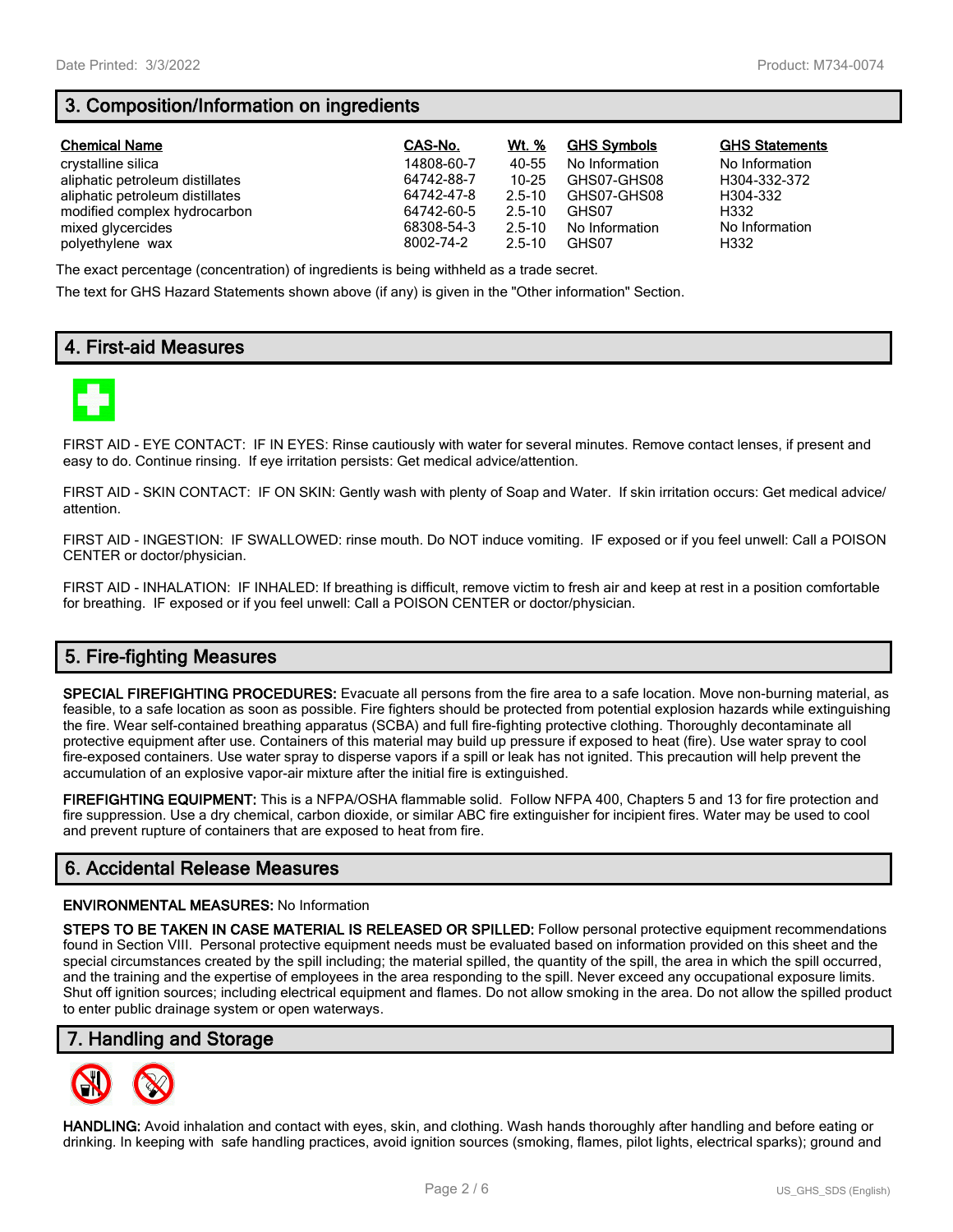bond containers when transferring the material to prevent static electricity sparks that could ignite vapor and use spark proof tools and explosion proof equipment. Empty containers may retain product residue or vapor. Do not pressurize, cut, weld, braze, solder, drill, grind, or expose container to heat, flame, sparks, static electricity, or other sources of ignition. Any of these actions can potentially cause an explosion that may lead to injury.

**STORAGE:** Keep containers closed when not in use. Store in cool well ventilated space away from incompatible materials.

## **8. Exposure Controls/Personal Protection**

| Ingredients with Occupational Exposure Limits |                         |                       |                     |                         |  |
|-----------------------------------------------|-------------------------|-----------------------|---------------------|-------------------------|--|
| <b>Chemical Name</b>                          | <b>ACGIH TLV-TWA</b>    | <b>ACGIH-TLV STEL</b> | <b>OSHA PEL-TWA</b> | <b>OSHA PEL-CEILING</b> |  |
| crystalline silica                            | $0.025 \,\mathrm{mg/m}$ | N.D.                  | $50 \mu q/m3$       | N.D.                    |  |
| aliphatic petroleum distillates               | N.D.                    | N.D.                  | N.D.                | N.D.                    |  |
| aliphatic petroleum distillates               | N.D.                    | N.D.                  | N.D.                | N.D.                    |  |
| modified complex hydrocarbon                  | N.D.                    | N.D.                  | N.D.                | N.D.                    |  |
| mixed glycercides                             | N.D.                    | N.D.                  | N.D.                | N.D.                    |  |
| polyethylene wax                              | $2$ mg/m $3$            | N.D.                  | N.D.                | N.D.                    |  |

**Further Advice: MEL = Maximum Exposure Limit OES = Occupational Exposure Standard SUP = Supplier's Recommendation Sk = Skin Sensitizer N.E. = Not Established N.D. = Not Determined**

#### **Personal Protection**



**RESPIRATORY PROTECTION:** In case of insufficient ventilation wear suitable respiratory equipment.

**SKIN PROTECTION:** Wear chemical resistant footwear and clothing such as gloves, an apron or a whole body suit as appropriate.



**EYE PROTECTION:** Safety glasses



**OTHER PROTECTIVE EQUIPMENT:** No Information



**HYGIENIC PRACTICES:** It is good practice to avoid contact with the product and/or its vapors, mists or dust by using appropriate protective measures. Wash thoroughly after handling and before eating or drinking.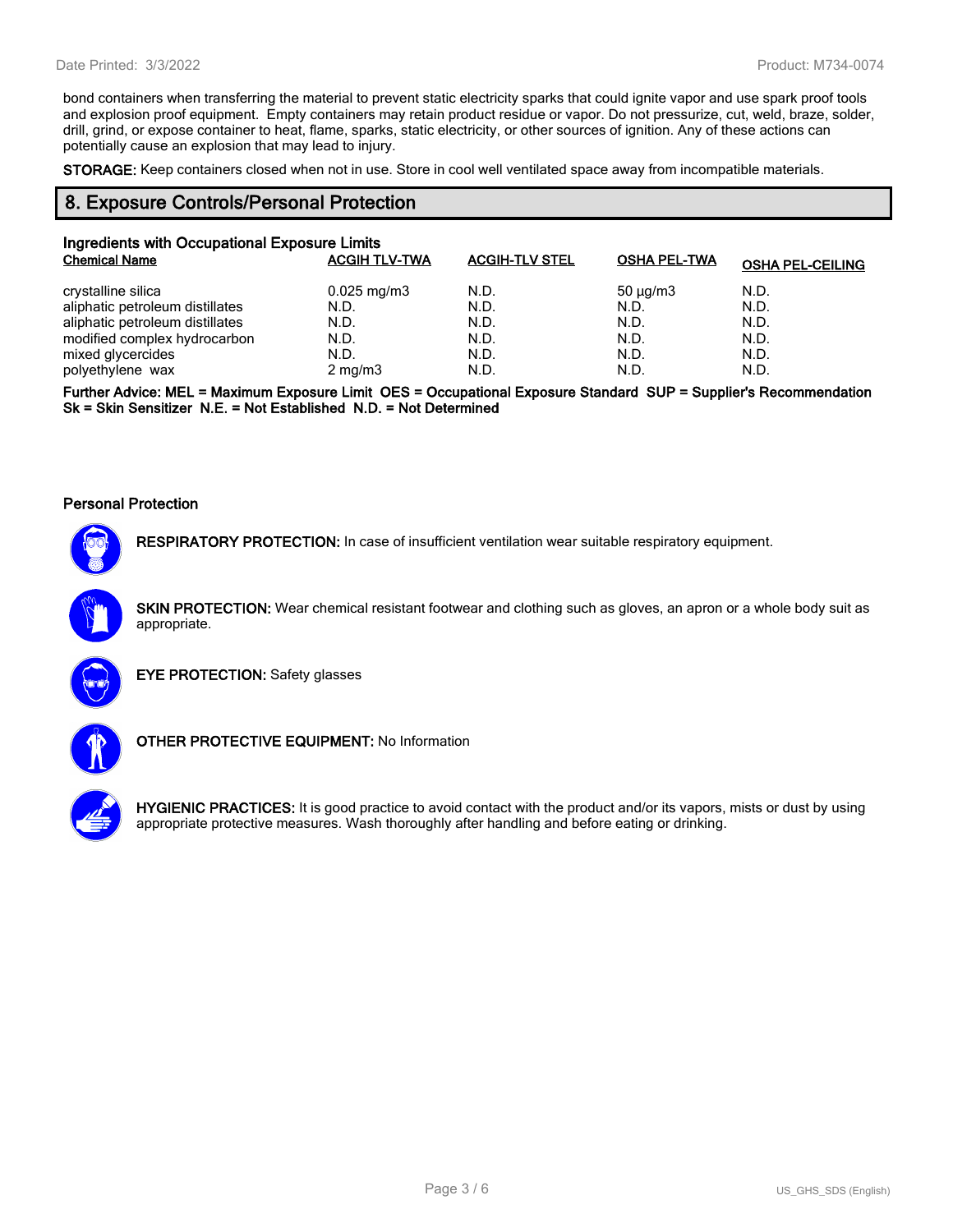**N.I. = No Information**

# **9. Physical and Chemical Properties**

| Appearance:                    | Solid                            | <b>Physical State:</b>                      | <b>SOLID</b>   |
|--------------------------------|----------------------------------|---------------------------------------------|----------------|
| Odor:                          | Oily Hydrocarbon                 | <b>Odor Threshold:</b>                      | Not determined |
| Density, g/cm3:                | 1.214                            | pH:                                         | Not determined |
| Freeze Point, °F:              | Not determined                   | Viscosity:                                  | Not determined |
| <b>Solubility in Water:</b>    | Not determined                   | Partition Coefficient, n-octanol/<br>water: | Not determined |
| Decomposition temperature, °F: | Not determined                   | <b>Explosive Limits, %:</b>                 | Not determined |
| Boiling Range, °F:             | Not determined                   | Flash Point, °F:                            | 120 °F         |
| Combustibility:                | <b>Supports Combustion</b>       | Auto-Ignition Temperature, °F:              | Not determined |
| <b>Evaporation Rate:</b>       | <b>Faster than Diethyl Ether</b> | Vapor Pressure, mmHg:                       | Not determined |
| <b>Vapor Density:</b>          | Not determined                   |                                             |                |

# **10. Stability and reactivity**

**STABILITY:** Stable under normal conditions.

**CONDITIONS TO AVOID:** Heat, flames and sparks.

**INCOMPATIBILITY:** Acids, Bases, Oxidizing agents

**HAZARDOUS DECOMPOSITION PRODUCTS:** Not determined.

## **11. Toxicological information**

**Practical Experiences**

**EMERGENCY OVERVIEW:** No Information

**EFFECT OF OVEREXPOSURE - EYE CONTACT:** No Information

**EFFECT OF OVEREXPOSURE - INGESTION:** No Information

**EFFECT OF OVEREXPOSURE - INHALATION:** No Information

**EFFECT OF OVEREXPOSURE - SKIN CONTACT:** No Information

**CARCINOGENICITY:** No Information

**PRIMARY ROUTE(S) OF ENTRY:**

#### **Acute Toxicity Values The acute effects of this product have not been tested. Data on individual components are tabulated below**

| CAS-No.    | <b>Chemical Name</b>            | Oral LD50       | Dermal LD50                     | Vapor LC50   |
|------------|---------------------------------|-----------------|---------------------------------|--------------|
| 14808-60-7 | crystalline silica              | >5000 mg/kg     | >5000 mg/kg                     | >20 mg/l Rat |
| 64742-88-7 | aliphatic petroleum distillates | >5000 mg/kg Rat | >3000 mg/kg Rabbit >13 mg/L Rat |              |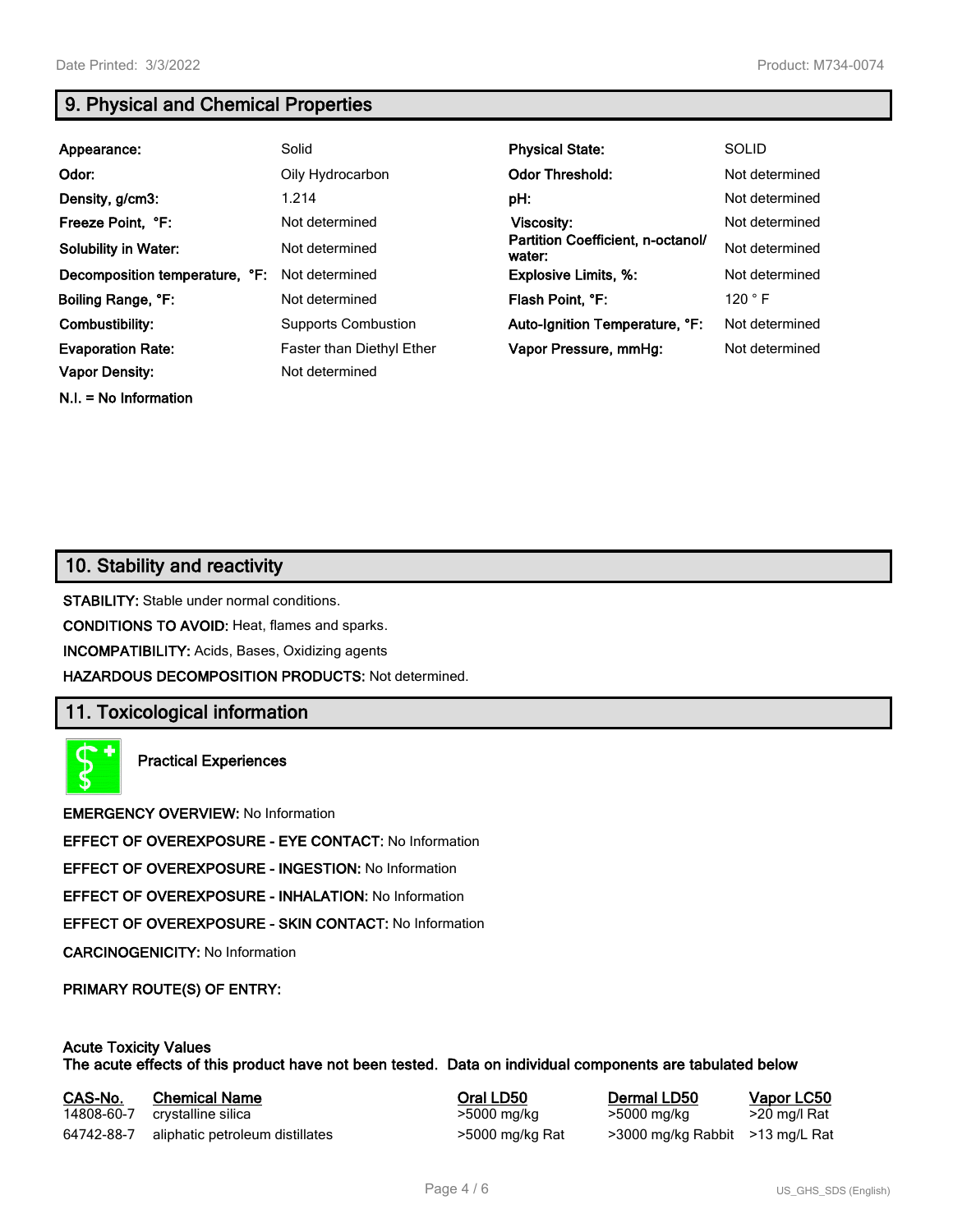64742-47-8 aliphatic petroleum distillates >5000 mg/kg Rat >2000 mg/kg Rabbit >13 mg/L Rat 64742-60-5 modified complex hydrocarbon >5000 mg/kg Rat >3600 mg/kg Rabbit >20 68308-54-3 mixed glycercides  $>5001$   $>5001$   $>5001$   $>20.1$ 8002-74-2 polyethylene wax  $\sim$  >3750 mg/kg Rat  $\sim$  >3600 mg/kg Rabbit >14 mg/l

| >5000 mg/kg Rat |
|-----------------|
| >5000 mg/kg Rat |
| >5001           |
| >3750 mg/kg Rat |

#### **N.I. = No Information**

## **12. Ecological information**

**ECOLOGICAL INFORMATION:** Ecological evaluation of this material has not been performed; however, do not allow the product to be released to the environment without governmental approval/permits.

# **13. Disposal Information**

**Product**



**DISPOSAL METHOD:** Waste from this material may be a listed and/or characteristic hazardous waste. Dispose of material, contaminated absorbent, container and unused contents in accordance with local, state, and federal regulations.

**STEPS TO BE TAKEN IN CASE MATERIAL IS RELEASED OR SPILLED:** Follow personal protective equipment recommendations found in Section VIII. Personal protective equipment needs must be evaluated based on information provided on this sheet and the special circumstances created by the spill including; the material spilled, the quantity of the spill, the area in which the spill occurred, and the training and the expertise of employees in the area responding to the spill. Never exceed any occupational exposure limits. Shut off ignition sources; including electrical equipment and flames. Do not allow smoking in the area. Do not allow the spilled product to enter public drainage system or open waterways.

## **14. Transport Information**

**SPECIAL TRANSPORT PRECAUTIONS:** No Information

**DOT:** NOT RESTRICTED

**IATA:** NOT RESTRICTED

**IMDG:** NOT RESTRICTED

## **15. Regulatory Information**

## **U.S. Federal Regulations:**

#### **CERCLA - SARA Hazard Category**

This product has been reviewed according to the EPA 'Hazard Categories' promulgated under Sections 311 and 312 of the Superfund Amendment and Reauthorization Act of 1986 (SARA Title III) and is considered, under applicable definitions, to meet the following categories:

Fire Hazard, Chronic Health Hazard

#### **SARA SECTION 313**

This product contains the following substances subject to the reporting requirements of Section 313 of Title III of the Superfund Amendment and Reauthorization Act of 1986 and 40 CFR part 372:

No Sara 313 components exist in this product.